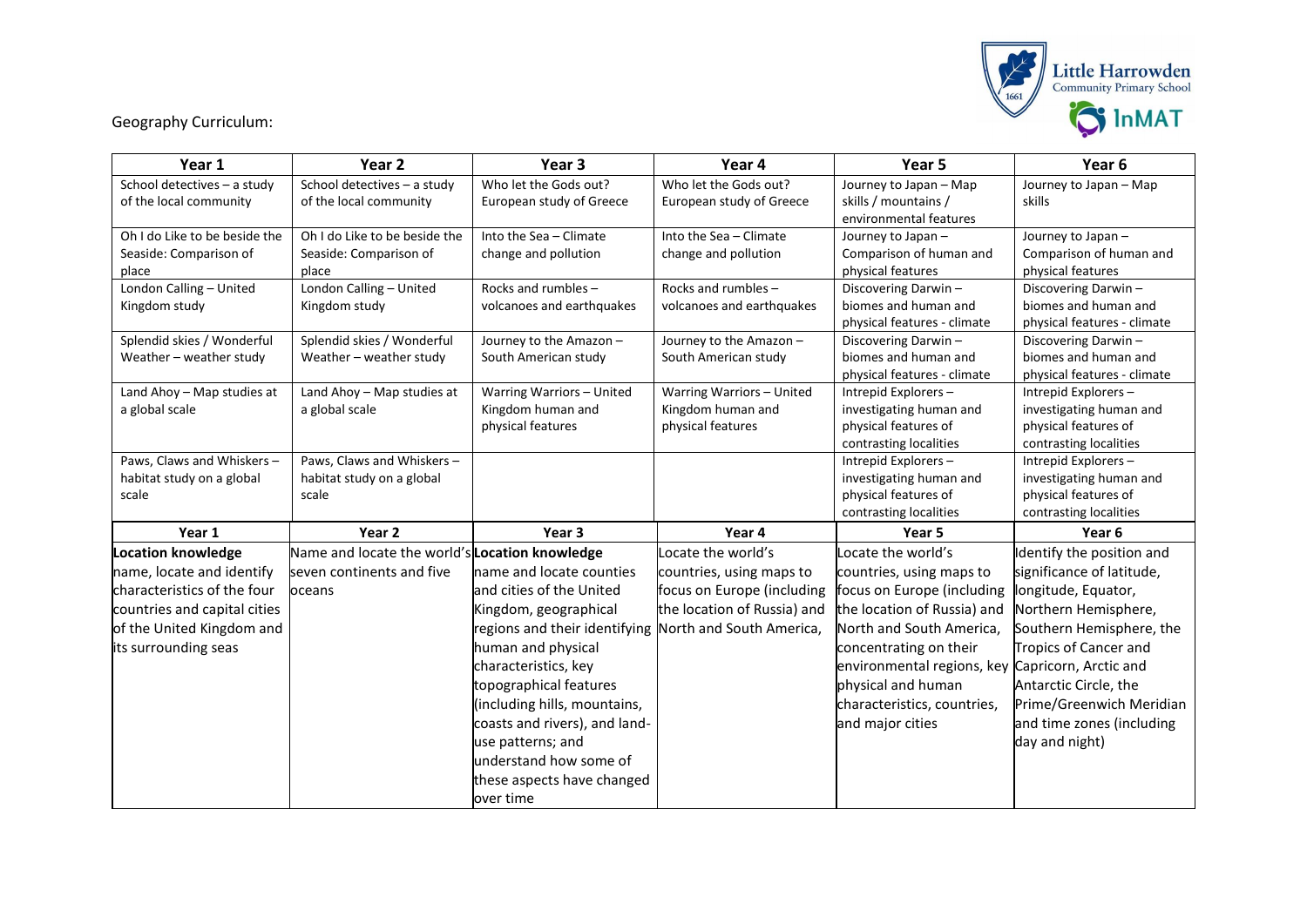| Place knowledge                                          | Understand geographical                                   | <b>Place</b>                                                                                                                         | Understand geographical                                                    | Understand geographical similarities and differences   |                                                        |
|----------------------------------------------------------|-----------------------------------------------------------|--------------------------------------------------------------------------------------------------------------------------------------|----------------------------------------------------------------------------|--------------------------------------------------------|--------------------------------------------------------|
| Understand geographical                                  | similarities and differences                              | knowledge Understand                                                                                                                 | similarities and differences                                               |                                                        | through the study of human and physical geography of a |
| similarities and differences                             |                                                           | through studying the human geographical similarities and through the study of human region in a region within North or South America |                                                                            |                                                        |                                                        |
| through studying the                                     | and physical geography of a                               | differences through the                                                                                                              | and physical geography of a                                                |                                                        |                                                        |
| human and physical                                       | small area of the United                                  | study of human and physical region in a European                                                                                     |                                                                            |                                                        |                                                        |
| geography of a small area                                |                                                           | Kingdom, and of a small area geography of a region of the country, and a region                                                      |                                                                            |                                                        |                                                        |
| of the United Kingdom                                    | in a contrasting non-                                     | <b>United Kingdom</b>                                                                                                                | within North or South                                                      |                                                        |                                                        |
|                                                          | European country                                          |                                                                                                                                      | America                                                                    |                                                        |                                                        |
| Human and physical                                       | Identify the location of hot                              | Human and physical geography                                                                                                         |                                                                            |                                                        |                                                        |
| geography                                                | and cold areas of the world                               | describe and understand key aspects of:                                                                                              |                                                                            |                                                        |                                                        |
| identify seasonal and daily                              | in relation to the Equator                                |                                                                                                                                      |                                                                            |                                                        |                                                        |
| weather patterns in the                                  | and the North and South                                   |                                                                                                                                      |                                                                            |                                                        |                                                        |
| United Kingdom                                           | Poles                                                     |                                                                                                                                      |                                                                            |                                                        |                                                        |
| Use basic geographical                                   | use basic geographical                                    |                                                                                                                                      |                                                                            |                                                        |                                                        |
|                                                          | vocabulary to refer to local vocabulary to refer to other |                                                                                                                                      |                                                                            |                                                        |                                                        |
| and familiar features:                                   | contrasting localities                                    |                                                                                                                                      |                                                                            |                                                        |                                                        |
| Key physical features, including: beach, cliff, coast,   |                                                           | Physical geography,                                                                                                                  | Physical geography,                                                        | Physical geography,                                    | Physical geography,                                    |
| forest, hill, mountain, sea, ocean, river, soil, valley, |                                                           | including: rivers, mountains,                                                                                                        | including: climate zones,                                                  | including: rivers,                                     | including:, biomes and                                 |
| vegetation, season and weather                           |                                                           |                                                                                                                                      | volcanoes and earthquakes, mountains, volcanoes and<br>and the water cycle | earthquakes,                                           | vegetation belts,                                      |
| key human features, including: city, town, village,      |                                                           | human geography, including: the distribution of natural                                                                              |                                                                            | human geography, including: types of settlement and    |                                                        |
| factory, farm, house, office, port, harbour and shop     |                                                           | resources including energy, food, minerals and water                                                                                 |                                                                            | land use, economic activity including trade links,     |                                                        |
|                                                          |                                                           |                                                                                                                                      |                                                                            |                                                        |                                                        |
| <b>Geographical skills and</b>                           | use world maps, atlases and Geographical skills and       |                                                                                                                                      | Independently use maps,                                                    | Geographical skills and                                | Independently Collect                                  |
| fieldwork                                                | globes to identify the United fieldwork                   |                                                                                                                                      | atlases, globes and                                                        | fieldwork                                              | information using a range of                           |
| use world maps, atlases                                  | Kingdom and its countries,                                | use maps, atlases, globes                                                                                                            | digital/computer mapping                                                   | Collect information using a                            | measures including sketch                              |
| and globes to identify the                               | as well as the countries,                                 | and digital/computer                                                                                                                 | to locate countries and                                                    | range of measures including work, plans, graphs and    |                                                        |
| United Kingdom and its                                   | continents and oceans                                     | mapping to locate countries                                                                                                          | describe features studied                                                  | sketch work, plans, graphs                             | photos                                                 |
| countries                                                | studied at this key stage                                 | and describe features<br>studied                                                                                                     |                                                                            | and photos                                             |                                                        |
| use simple compass                                       | use aerial photographs and                                | Use the eight points of a compass, to build their                                                                                    |                                                                            | Use the eight points of a compass, four and six-figure |                                                        |
| directions (North, South,<br>plan perspectives           |                                                           | knowledge of the United Kingdom and the wider world                                                                                  |                                                                            | grid references, symbols and key (including the use of |                                                        |
| East and West) and                                       | to recognise landmarks and                                |                                                                                                                                      |                                                                            |                                                        |                                                        |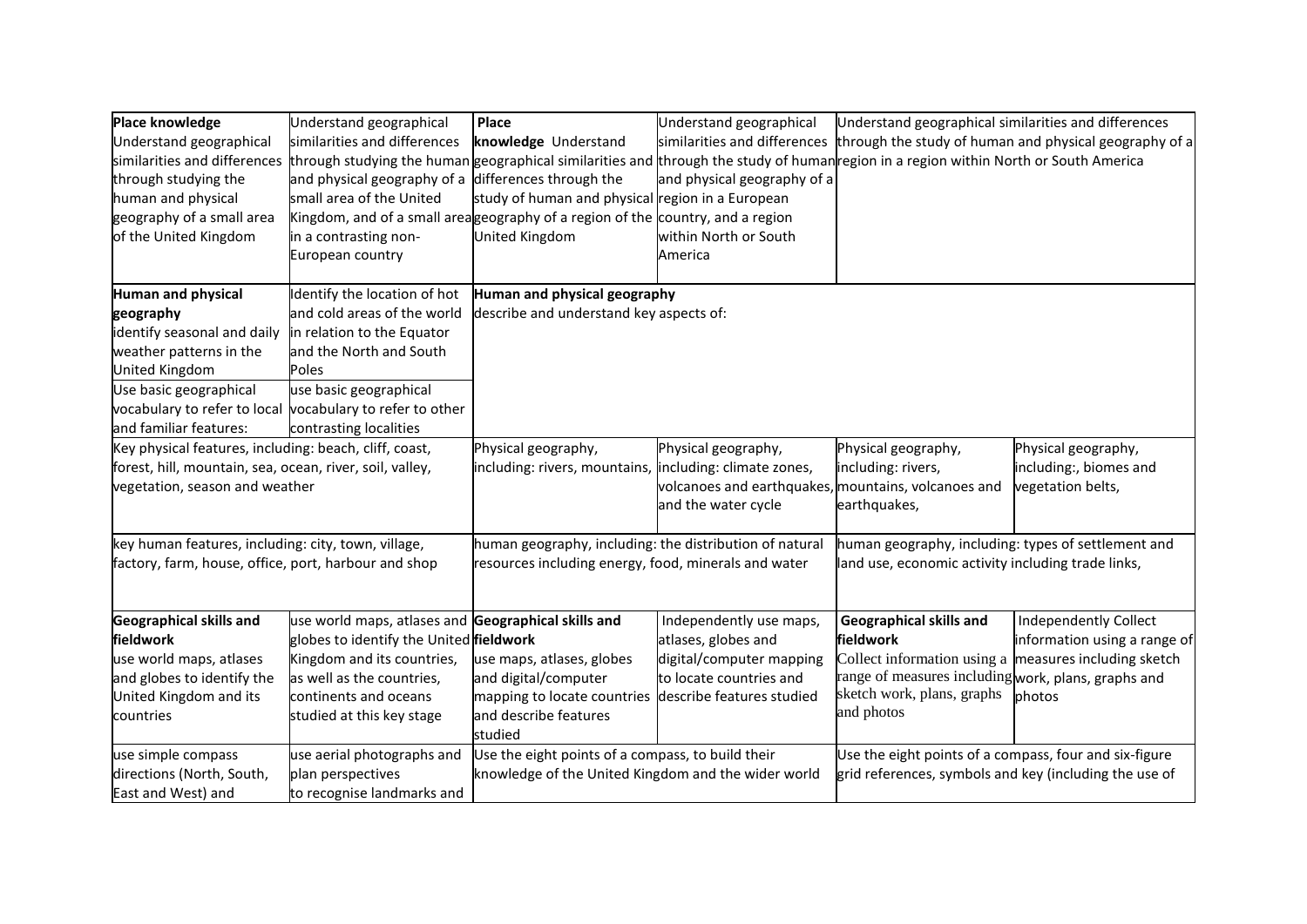| locational and directional                                                                                                                                                                                               | basic human and physical                                                                                                                                                                          |                                                                                                                            |                                                                                                                              | Ordnance Survey maps) to build their knowledge of the                                                                                                                                                           |                                                                                                                                                                                                                                 |  |
|--------------------------------------------------------------------------------------------------------------------------------------------------------------------------------------------------------------------------|---------------------------------------------------------------------------------------------------------------------------------------------------------------------------------------------------|----------------------------------------------------------------------------------------------------------------------------|------------------------------------------------------------------------------------------------------------------------------|-----------------------------------------------------------------------------------------------------------------------------------------------------------------------------------------------------------------|---------------------------------------------------------------------------------------------------------------------------------------------------------------------------------------------------------------------------------|--|
| language (e.g. near and far; features; devise a simple                                                                                                                                                                   |                                                                                                                                                                                                   |                                                                                                                            |                                                                                                                              | United Kingdom and the wider world                                                                                                                                                                              |                                                                                                                                                                                                                                 |  |
| left and right) to describe                                                                                                                                                                                              | map; and use and construct                                                                                                                                                                        |                                                                                                                            |                                                                                                                              |                                                                                                                                                                                                                 |                                                                                                                                                                                                                                 |  |
| the location of features and basic symbols in a key                                                                                                                                                                      |                                                                                                                                                                                                   |                                                                                                                            |                                                                                                                              |                                                                                                                                                                                                                 |                                                                                                                                                                                                                                 |  |
| routes on a map                                                                                                                                                                                                          |                                                                                                                                                                                                   |                                                                                                                            |                                                                                                                              |                                                                                                                                                                                                                 |                                                                                                                                                                                                                                 |  |
| Use simple fieldwork and observational skills to study                                                                                                                                                                   |                                                                                                                                                                                                   | Use fieldwork to observe, measure and record the human and physical features in the local area using a range of            |                                                                                                                              |                                                                                                                                                                                                                 |                                                                                                                                                                                                                                 |  |
| the geography of their school and its grounds and the                                                                                                                                                                    |                                                                                                                                                                                                   |                                                                                                                            | methods, including sketch maps, plans and graphs, and digital technologies                                                   |                                                                                                                                                                                                                 |                                                                                                                                                                                                                                 |  |
| key human and physical features of its surrounding                                                                                                                                                                       |                                                                                                                                                                                                   |                                                                                                                            |                                                                                                                              |                                                                                                                                                                                                                 |                                                                                                                                                                                                                                 |  |
| environment                                                                                                                                                                                                              |                                                                                                                                                                                                   |                                                                                                                            |                                                                                                                              |                                                                                                                                                                                                                 |                                                                                                                                                                                                                                 |  |
| Use the language of<br>similarity and difference to<br>describe the world around<br>them                                                                                                                                 | Make simple comparisons<br>about places outside of their<br>experience identifying<br>similarities and differences                                                                                | Identify physical and human<br>geographical features and<br>begin to compare and<br>contrast places using this<br>language | Compare and contrast<br>places through a study of<br>physical and human<br>geographical features                             | Compare and contrast<br>places through a study of a<br>less familiar region with a<br>focus on physical and<br>human geographical<br>features                                                                   | Compare and contrast<br>places, beginning to use<br>their knowledge of physical<br>and human geographical<br>features to explain the<br>reason for differences                                                                  |  |
| Identify patterns relating to<br>geographical weather<br>conditions in the northern<br>hemisphere                                                                                                                        | Identify patterns relating to<br>geographical weather in the<br>tropics                                                                                                                           | Identify patterns relating to<br>human settlement related<br>to physical geography                                         | Identify patterns relating to<br>human food resources<br>related to physical<br>geography                                    | Begin to identify patterns<br>relating to human and<br>physical geography including<br>how human resources are<br>distributed including wealth,<br>related to physical<br>geography                             | Identify how the economies<br>and politics of countries are<br>related to physical and<br>human geography                                                                                                                       |  |
| Use field work skills and<br>maps on a local and national<br>scale                                                                                                                                                       | Use field works skills and<br>maps on a global scale.                                                                                                                                             | Use a range of maps at<br>different scales, including<br>digital maps, to find out<br>about the United Kingdom             | Use a range of maps at<br>different scales, including<br>digital maps to find out<br>about unfamiliar parts of the<br>world. | Use contour maps to predict<br>physical features.                                                                                                                                                               | Use a range of maps identify<br>physical and human features<br>around the world.                                                                                                                                                |  |
| Use simple compass<br>directions (North, South,<br>East and West) and<br>locational and directional<br>language (e.g. near and<br>far; left and right) to<br>describe the location of<br>features and routes on a<br>map | Use aerial photographs<br>and plan perspectives<br>to recognise landmarks<br>and basic human and<br>physical features; devise<br>a simple map; and use<br>and construct basic<br>symbols in a key | Use the 8 points of a<br>compass to build their<br>knowledge of the United<br>Kingdom                                      | Use the 8 points of a<br>compass to build their<br>knowledge of the wider<br>world.                                          | Use the 8 points of a<br>compass and 4 figure grid<br>references, symbols and key<br>(including the use of<br>Ordnance Survey maps)<br>to build their knowledge<br>of the United Kingdom<br>and the wider world | Use the eight points of a<br>compass, four and six-<br>figure grid references,<br>symbols and key<br>(including the use of<br>Ordnance Survey maps)<br>to build their knowledge<br>of the United Kingdom<br>and the wider world |  |